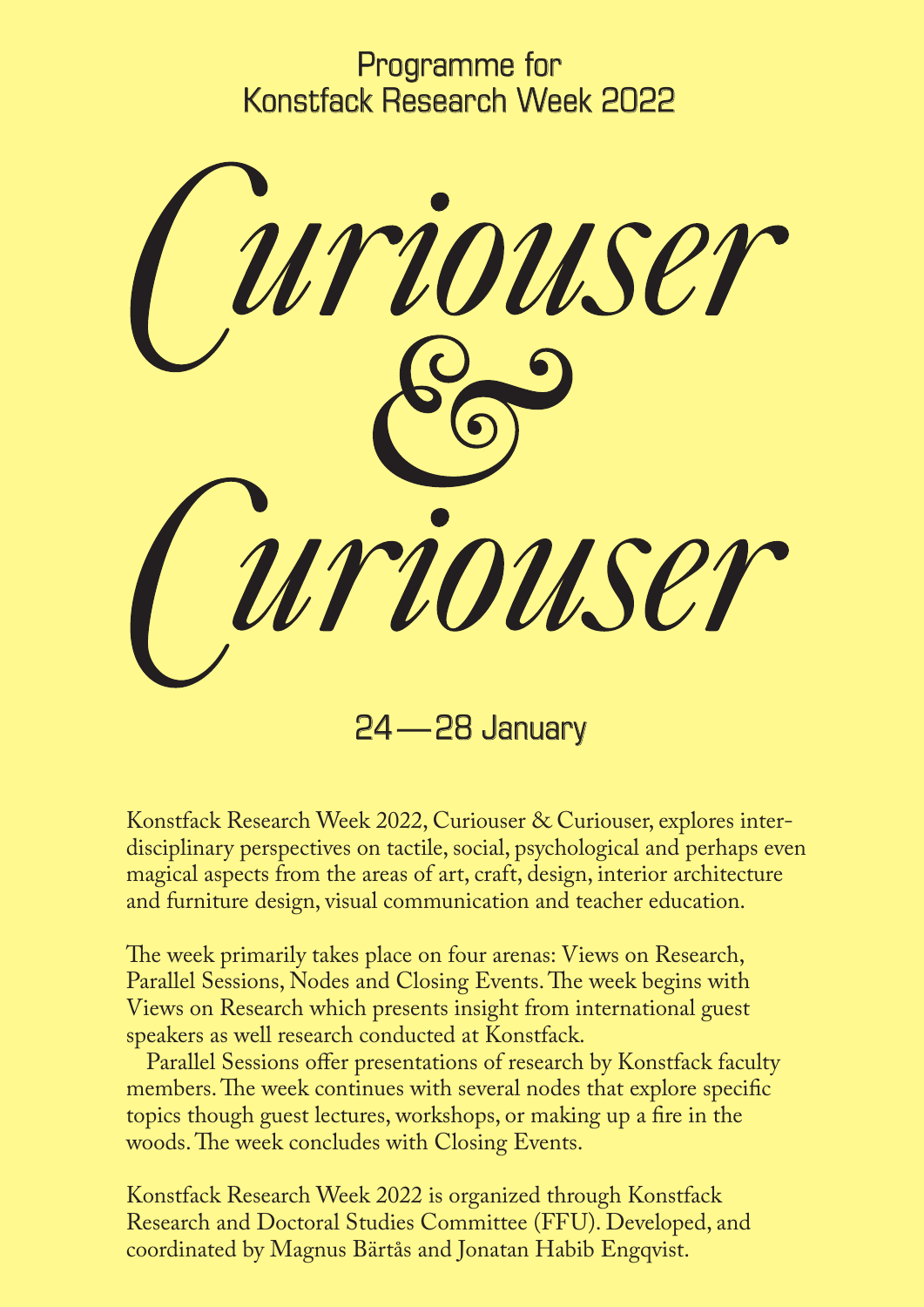# Monday 24.1 Views on Research I

## Online. Streamed program 10–16.30

In collaboration with Iaspis, the Swedish Arts Grants Committee's International Programme for Visual and Applied Artists.

| $IO.00 - IO.15$ | Welcome                                      |
|-----------------|----------------------------------------------|
|                 | Maria Lantz, Vice Chancellor                 |
| $IO.I5 = IO.25$ | Curiouser & Curiouser, a practical guide     |
|                 | Jonatan Habib Engqvist, project manager, RSW |
| $10.30 - 11.00$ | An Introduction to Artistic Research         |
|                 | Magnus Bärtås, Head of Research Konstfack    |
| $I1.00 - I2.00$ | <b>About Konstfack Research Week Nodes</b>   |
|                 | Introductions to the nodes by node-leaders:  |
|                 | Mårten Medbo, Martín Ávila, Kristina Fridh,  |
|                 | Siri Homlong, Ricardo Atienza, Johanna       |
|                 | Lewengard                                    |
| $13.00 - 14.00$ | On the Poetics of Disappearance as a         |
|                 | Method of Memory                             |
|                 | Bonaventure Soh Bejeng Ndikung               |
| $14.15 - 15.15$ | Olfactory enhancement                        |
|                 | <b>Sissel Tolaas</b>                         |
| $15.30 - 16.30$ | I look behind me and see myself, laughing    |
|                 | Gernot Wieland                               |

#### KEYNOTE SPEAKERS:

**Bonaventure Soh Bejeng Ndikung** is an independent curator, author and biotechnologist. He is founder and artistic director of SAVVY Contemporary in Berlin and is the artistic director of Sonsbeek20–24, a quadrennial contemporary art exhibition in Arnhem, the Netherlands. He is professor in the Spatial Strategies MA program at the Weissensee Academy of Art in Berlin. From 2023 he will take on the role of Director at Haus der Kulturen der Welt (HKW) in Berlin.

**Sissel Tolaas** medium is smell, but her interest is not conventional approaches to scent, which often are characterized by perfumes that camouflage, deodorize, and sanitize reality. For Tolaas, smell is information. She composes smells that stimulate memory, recreate place, capture seasonality, and arouse both emotional and intellectual responses. Toolas simulates complex and often transgressive olfactory experiences to enhance smell sensibilities. She investigates and develops language to communicate smell. She values sensory experience to heighten reality. Born in Norway and based in Berlin, Tolaas studied mathematics, chemical science, languages, and visual art in Norway, Poland, Russia, and the United Kingdom. Her projects and research have been presented in a variety of institutions and contexts all over the world from biennials to research conferences, Tolaas is smell's principal advocate.

**Gernot Wieland** will talk about fairy tales, landscapes, psychotherapeutic settings, and address conditions of power and control, whether found in the classroom, societal norms or one's own conscience or ego. Wieland is an artist and filmmaker. His artistic practice in recent years has centered above all on video installation and lecture performance. The work often combines historical events with seemingly personal memories where fact and fiction blend. The resulting narratives are complex, beginning with private issues and almost accidentally outlining problems in society. Wieland studied at the University of the Arts in Berlin and at the Academy of Fine Arts in Vienna. His films have been shown, for example, at the International Film Festival in Rotterdam, the Kunstverein in Kassel, the Kunsthaus in Graz, the Liverpool Biennial and most recently at the BIENALSUR 2021.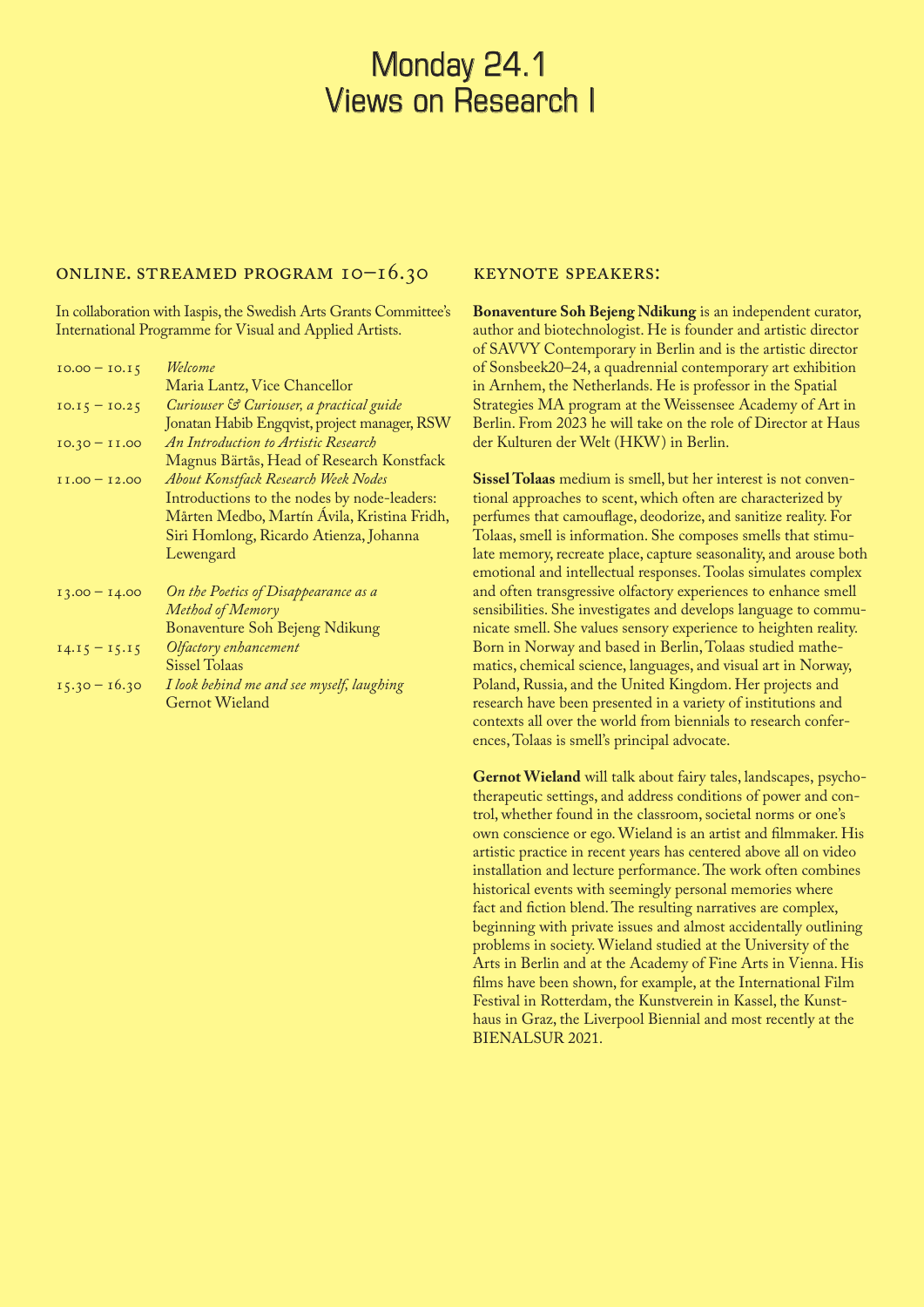# Tuesday 25.1 Views on Research II

# Parallell Sessions: Svarta havet, Mandelgren, Biblioteksgången

### Venue: Svarta Havet

| Introduction              |
|---------------------------|
| Magnus Bärtås (moderator) |
| Landscape of Imagination  |
| Behzad Khosravi Noori     |
|                           |

This research analyses archival photographs captured with a camera known in the Urdu language as the "Soul Catcher" in relation to backdrop painting in the context of the Global South. This project rethinks the history of backdrop painting and its reception as well as the historical and artistic dimensions of the camera itself, proposing a third, convergent space in which these practices coincide in contemporary times. By exploring photos taken by the Soul Catcher camera, it attempts to examine the history of itinerant photography during the period of modernization following World War II in the newly independent country of Pakistan, and in particular, in the cities of Karachi and Lahore. The research attempts to explore and re-narrate a possible history of photography and painting within the Global South in relation to proletarian history and British art education in colonial South Asia. The search to propose a transdisciplinary practice point to the complexity of the subject and context of the inquiry and how substructures perform in creating connections between seemingly irreconcilable arenas and forms of urban life and its transnational characteristics.

### 10.15 – 10.45 *360-degree Storytelling and the Wild Beyond* Loulou Cherinet

A few years ago, I began to question the way in which my work seemed locked down to a geometry of narration dictated by the two-channel video. At first, I approached my desire to break out of the diptych structure as a chicken or egg causality dilemma. Was it Hegelian dialectics, Socratic dialogue, an anthropological gaze, dualism, or binary logic that shaped my work? Or the other way around? Addressing the question in this way, as a problem of origins, added a scenario of infinite regress to my work. I held on to my two channels but began to explore the notion of an abyss through the formal technique of mise en abyme and the cacophony of feedback. In my presentation I will discuss and exemplify the significance of form and narrative space in what I do and imagine as an artist. Drawing from Fred Moten and Ntone Edjabe's notions of singularity and Charles Mingus concept of rotary perception I will trace the genealogy of my current work with obsolete techniques of total immersion such as the cyclorama dating back to 1787. Why did I paint a 36 meter and 52 minute long moving panorama of a backyard in the Royal Seaport?

#### 11:00 – 11.30 *Reframing the encounter* Cecilia Järdemar

The talk discusses the intercultural artistic research *Reframing the encounter*. It explores Swedish colonial history by unfolding a hidden trove of historical glass-plate negatives and reels of film, photographed by Swedish missionaries in the Congo DR. These material remains of the missionary project are collected with Congolese collaborators, artist Freddy Tsimba and art historian and writer André Yoka Lyé, with the aim of creating a new decolonial counter-archive.

The missionaries were part of a process whereby they documented the existing culture in the places they settled – then set out to change or even destroy it. We still retain the scattered material remains of this epistemicide in Sweden, and in this project, we explore how intercultural artistic research combined with interactive technologies can intervene by finding new ways of making the material accessible to its communities of origin.

#### 44444444444444444

#### Venue: Mandelgren

| 09.30           | Introduction                           |
|-----------------|----------------------------------------|
|                 | Andrea Peach (moderator)               |
| $09.40 - 10.10$ | Kokoligrafin - on cocoons and politics |
|                 | Michell Zethson                        |

One year of research, one year of thinking with silk worms – resulting in a book on cocoons and politics, on possible, impossible and lost revolutions. The book *kokoligrafin* (the cocoon-text) is a call for dissensus and heterogenesis, a call for increased complexity and less polarisation. *kokoligrafin* touches upon subjects such as ecosophy, degrowth, market capitalism and digitalisation. The researcher argues that new approaches are needed, and proposes ways to revitalize our thinking on norm criticality, power and resistance.

10.15 – 10.45 *Tensions in Knowledge Production: Visualmaterial Models of Human Evolution* Simon Ceder

Museums today play an important role as a space for learning about science and the world. For this presentation, visual-material models in natural history museums are explored as an example of knowledge production of human evolution. Empirical materials on exhibitions of human evolution were collected from visits to 25 natural history museums. The empirical materials are analyzed together with a posthuman approach, with a focus on visual-material tree-models and fluid models, drawing on Annemarie Mol's work on tensions. The presentation discusses how different versions of human evolution are enacted through visual-material models distributed between different museum sites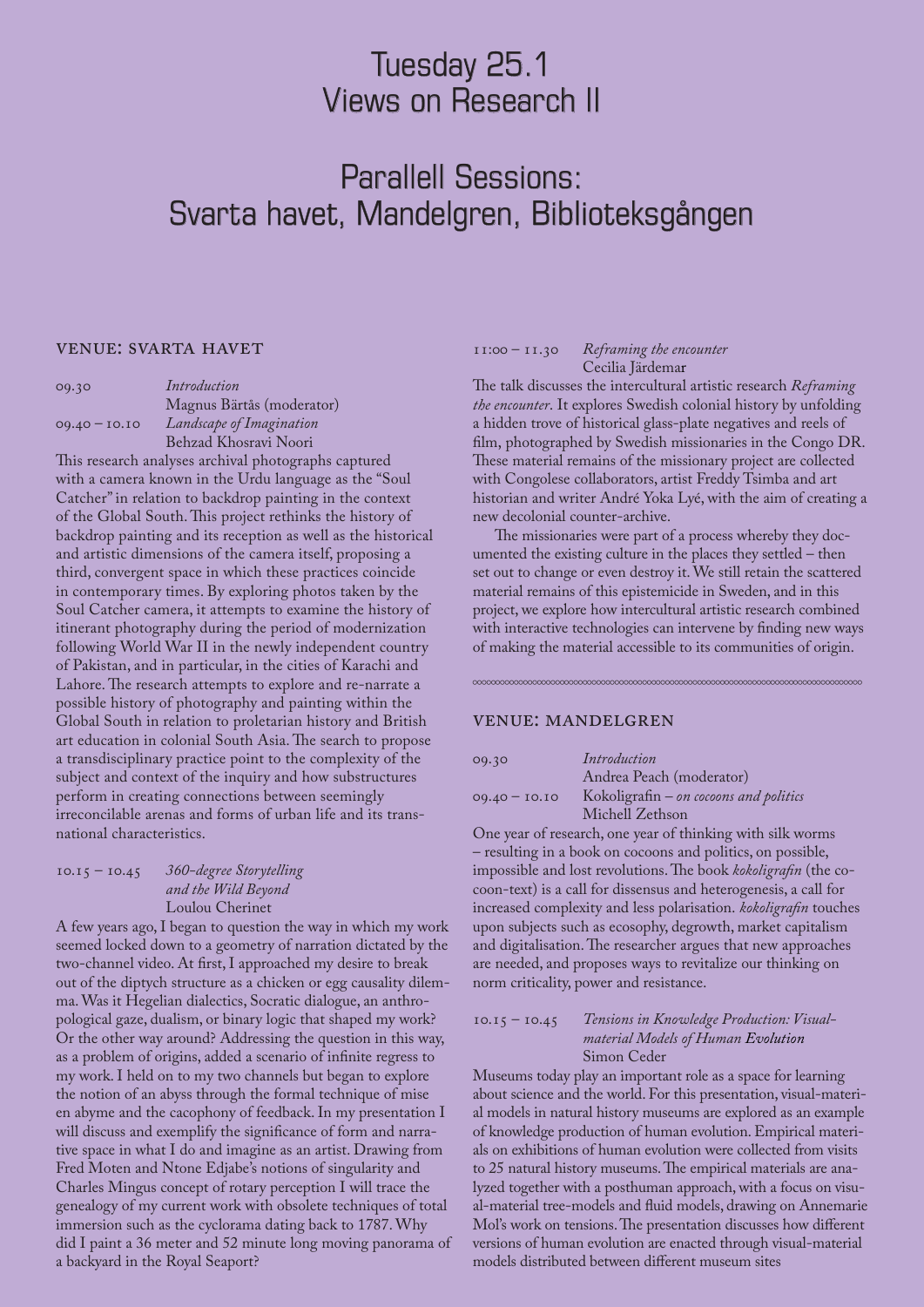11.00 –11:30 *Beyond Efficiency: Making Speculative Prototypes to Challenge Contemporary Sustainability Discourse* Loove Broms

This presentation will focus on results from the research project *Beyond Efficiency* that set out to deconstruct ecomodern imaginaries of urban sustainability through exploring what more just and sustainable living environments could be like. Special attention will be given to the role of the speculative prototype to de-familiarize and re-politicize taken-forgranted subject positions, practices and relations as well as opening new spaces of possibilities. Using a design driven research approach where critical dissemination is carried out through examples (of what could be) the making of prototypes becomes a central component and a way to drive a collaborative and explorative research effort.

# Venue: Biblioteksgången

11.40 – 12.10 *A conversation on the Die Endlichkeit der Freiheit / The Finitude of Freedom. An exhibition on two sides of the Berlin wall 1990.* Erik Sandberg (in person) and Joanna Warsza (zoom) / CuratorLab

44444444444444444

The exhibition *Die Endlichkeit der Freiheit* (The Finitude of Freedom) took place in the autumn of 1990, on both sides of the former Berlin wall. It was initiated by dramaturg Heiner Müller and artist Rebecca Horn. Installed at various locations along the no-man's land of the former death strip, with contributions by eleven internationally acclaimed artists, it captured a unique social and political state after the fall of the wall and before the reunification of Germany. We will introduce this complex project described by one of its curators as both "spectacular and cynical". *Die Endlichkeit der Freiheit* is one of the exhibitions featured in our upcoming publication *Assuming Asymmetries. Conversations on Curating Public Art in the 1980s and 1990s.*

The book focuses on the public art exhibitions during the '80s and '90s in Europe and North America such as *Culture in Action* curated by Mary Jane Jacob in Chicago in 1993; Sonsbeek 93 curated by Valerie Smith; Construction in Process, an artistinitiated site-specific exhibition in Łódz in the early '80s, *Five Gardens* curated by Carlos Capelán in 1996 in Simrishamn and Ystad, INSITE in San Diego and Tijuana, Galerie des Locataires in Paris, *U-media* curated by Måns Wrange in Umeå in 1987. The guiding questions were: How can artworks create meaning from the place where they are produced? How have the notions of situated or embedded knowledge changed over the years? What were the early attempts at de-monumentalising art outside of the museum? And how to work culturally and ethically with asymmetries as curators?

More on both upcoming CuratorLab publications in 2022: *Assuming Asymmetries. Conversations on Curating Public Art Projects of the 1980s and 1990s* and *Curating Beyond the Mainstream with Carlos Capelán, Elisabet Haglund, Gunilla Lundahl, and Jan-Erik Lundström.* Both publications edited by CuratorLab 2020/2021: Anna Mikaela Ekstrand, Giulia Floris, Vasco Forconi, Edy Fung, Julius Lehmann, Maria Lind, Marc Navarro, Simina Neagu, Hanna Nordell, Tomek Pawłowski Jarmołajew, Marja Rautaharju, Erik Sandberg, Joanna Warsza. Under the guidance of Joanna Warsza (CuratorLab Program Director) and Maria Lind (guest lecturer). www.curatorlab.se

### Speakers:

**Loove Broms** is an interaction designer, educator and researcher. He has a PhD in Interaction Design and holds a position as senior lecturer in interaction design at Konstfack, and as a researcher at KTH Royal Institute of Technology. Loove does research in design and sustainability with a particular interest in discursive artefacts, narratives and meaning-making. Using an experimental design research approach, the intention is to problematise present consumer culture and urban development through speculative and critical design.

**Simon Ceder** is senior lecturer at Department of Visual Arts and Sloyd Education at Konstfack. Researcher with an interest in posthuman theory and methodology. Ceder earned his PhD from Lund University in 2016. Apart from his interest in knowledge production of human evolution at natural history museums, Ceder is part of a research project on sexuality education funded by Vetenskapsrådet.

**Loulou Cherinet** is an artist and professor at the Department of Fine Art at Konstfack.

**Cecilia Järdemar** is Senior Lecturer at the Department of Fine Art at Konstfack. She holds an AHRC-funded PhD in Fine Art Photography from the Royal College of Art. In her art practice she questions both our past and our present condition through a focus on specific historical occurrences and how they have been depicted in photography and film. Her work has been shown at at Museé D'Art Contemporain in Kinshasa, Kalmar Konstmuseum, Gävle Konsthall and CFF, among others, and a monograph was published by Sailor Press in 2019. Currenly she runs the VR-funded artistic research project *Reframing the encounter together with Freddy Tsimba.*

**Behzad Khosravi Noori**, PhD, is an artist, writer, educator, playgrounder and necromancer. His research-based practice includes films, installations, as well as archival studies. His works investigate histories from The Global South, labour and the means of production, and histories of political relationships that have existed as a counter narration to the east-west dichotomy during the Cold War. By bringing multiple subjects into his study, he explores possible correspondences, seen through the lenses of contemporary art practice, proletarianism, subalternity, and the technology of image production. He analyses contemporary history to revisit memories beyond borders, exploring the entanglements and non/aligned memories. Behzad Khosravi Noori uses personal experience as a springboard to establish, through artistic research, a hypothetical relationship between personal memories and significant world events between micro and macro histories. His works emphasize films and historical materials to bring the questions such as: what happens to the narration when it crosses the border? or what is the future of our collective past? In his practice, he reflects upon marginalia of artistic explorations in relation to art, history of transnationalism, and global politics

**Michell Zethson** is a senior lecturer at the Department of Crafts, Konstfack. Michell has previously published two books,  *Materialiserade Sexualiteter* (2012) and *Ätbara Andra* (2017), which are permeated by posthuman theory, critical animal studies and queer theory. In the recent research the author is also informed by political philosophy, entering dialogues with thinkers and activists such as Wendy Brow*n, Hannah Arendt, Michel Serres and Satan ...*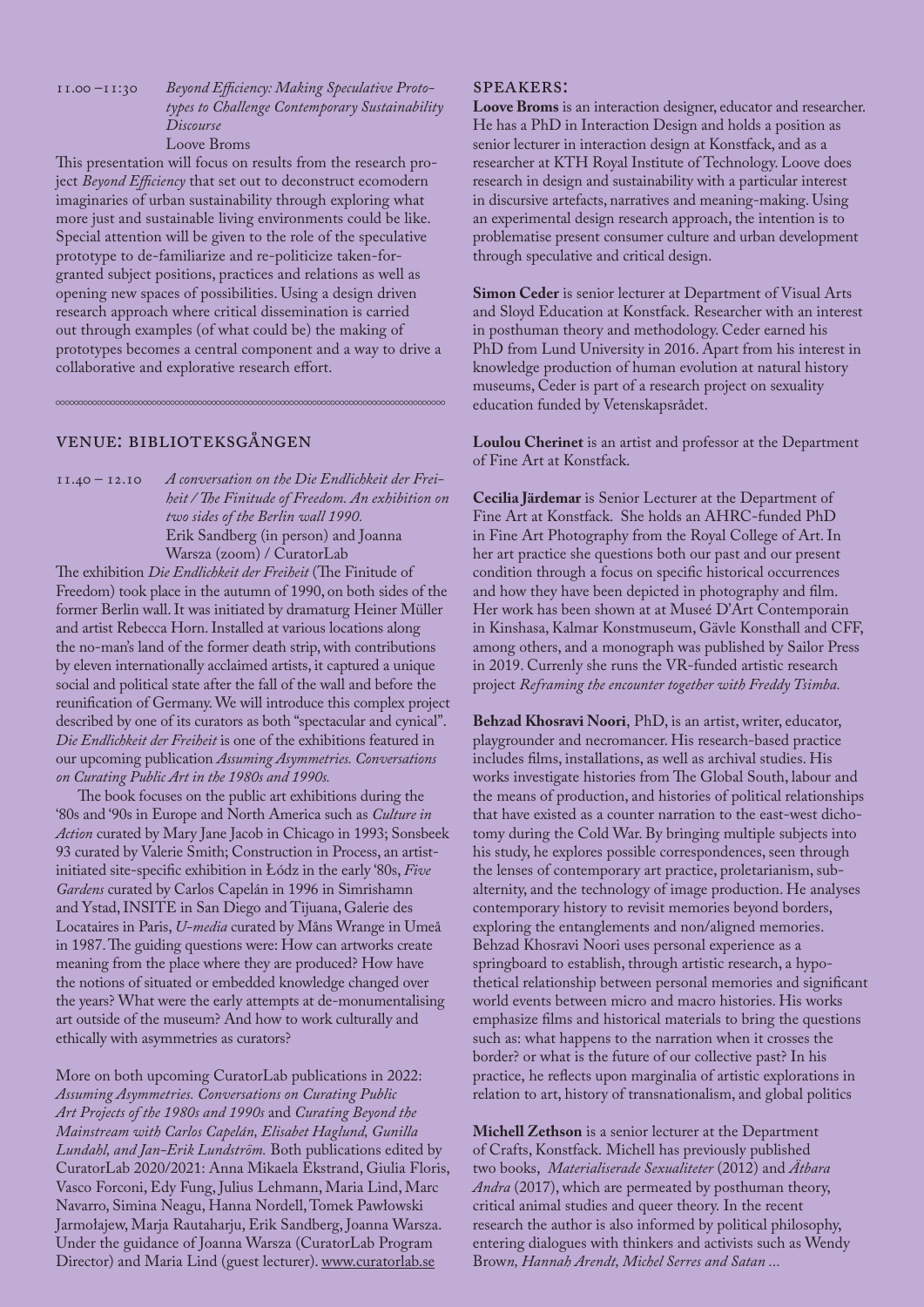# Wednesday 26.1 **Nodes**

# Cecilia Hei Mee Flumé 25% Seminar LOCATION: MANDELGREN, 13-15

To reserve a place please email: sara.teleman@konstfack.se Participation limited to 30 people. May be subject to change.

Respondent: Mireille Fauchon Phd Advisors: Sara Teleman and Jyoti Mistry

This research project explores how to use illustration and storytelling as a method of communicating norm critical perspectives of image hierarchies and languages. Framed by the graphic novel as a format I am finding ways to work artistically and sensitively through the personal voice as a Korean adoptee and the experience of betweenship as a narrative compass. The project aims to have a strong focus on the craft and readability as well as finding a pedagogical, accessible and open tone where heritage, race and class can be made visible and understood taking advantage of the broad set of languages available in the graphic novel format.

#### The discussants:

**Cecilia Hei Mee Flumé** is an artist and illustrator who graduated from the master›s programme Visual Communication programme at Konstfack in 2016 and was awarded both the Åke Stavenow Scholarship and the Masonic Scholarship for her project on transnational adoption titled *There Is No Place Like Home.* With a bachelor's degree in art history from Södertörn University (2012), work experience from the gaming industry and an interest in popular visual culture, Cecilia has formed a storytelling practice that stems from diverse and varying image cultures as a tool for observing, comparing, interpreting, and analysing historical and contemporary issues of identity, class and betweenship.

**Dr Mireille Fauchon** is course leader for the MA Illustration Course at Ravensbourne University in London. Mireille is an illustrator, educator and researcher. Her illustration practice spans publishing for print and screen, installation, facilitation and critical writing. Mireille is also the commissioning illustration editor for the literary journal, AMBIT, which explores experimental and innovative approaches to illustrating fiction and poetry. Mireille's practice-based research examines the use of illustration as a tool to explore socio-cultural narratives both past and present. Particular themes of interest include place, and the informal preservation of history within sites of experience, particularly stories deemed insignificant or difficult to access. In 2020, Mireille was awarded a PhD for her practice-based research; *Don't Believe The Papers; Tales of Everyday Life Interpreted and Told through Narrative Illustration Practice.* The thesis presents an illustrative inquiry of the Holloway prison writings of the Croydon Suffragette Katie Gliddon and its relation to current affairs. With extensive

experience in higher and postgraduate education, Mireille is dedicated to exploring the potentials of contemporary illustration practice. She is part of the Illustration Research Network and has presented and published papers internationally about the future of the discipline. Her co-authored book *Illustration Research Methods* (2021) is published by Bloomsbury.

44444444444444444

#### Node 1 The Meaning in The Making

Workshop: The meaning of the making irl. Preregistration required. 10 participants.

We'll meet at Ekensberg (buss 133 from T-bana Liljeholmen) and from there we´ll take the ferryboat to Kungshatt at 8.45 (and ferryboat back at 16.48 from same place). We will spend the day out so dress warm! Everyone brings their own lunch.

On Wednesday this node takes the form of a hands-on outdoor workshop with Åsa Jungnelius, Marcus Vallien and Mårten Medbo and on Thursday a series of lectures and a panel discussion in collaboration between Craft and IBIS (Node 5).

**Markus Vallien** lives on a farm in Småland, Sweden, where he works with self-sufficiency, cultivation and forest keeping. Handicraft and craft are a part of his daily life and philosophy. His interest in exploring the relationship between human, nature and technology leads him to expressions and materials that stand in contrast to increasingly urban surroundings.

**Åsa Jungnelius** Senior lecturer of Crafts, Konstfack, is a visual artist based in Stockholm and Månsamåla. Her work is often material-related and goes from interiors to monumental formats where our bodies' relations, the objects we surround them with and the rooms they act in together are investigated through a material language. The constant positing of material in the intersection of economy, ecology and the social describes the preconditions for the time in which we live.

### Node 2 Recipes for Home making with other species, day 1

44444444444444444

Preregistration required. 12 participants. Location: S3

This node will engages participants in exploring and materialising recipes for home making with other species within Earth's limits. In the node, participants will collaborate with human and more than human teachers and co-researchers; such as Herman the sourdough. The recipes will be collated in a shared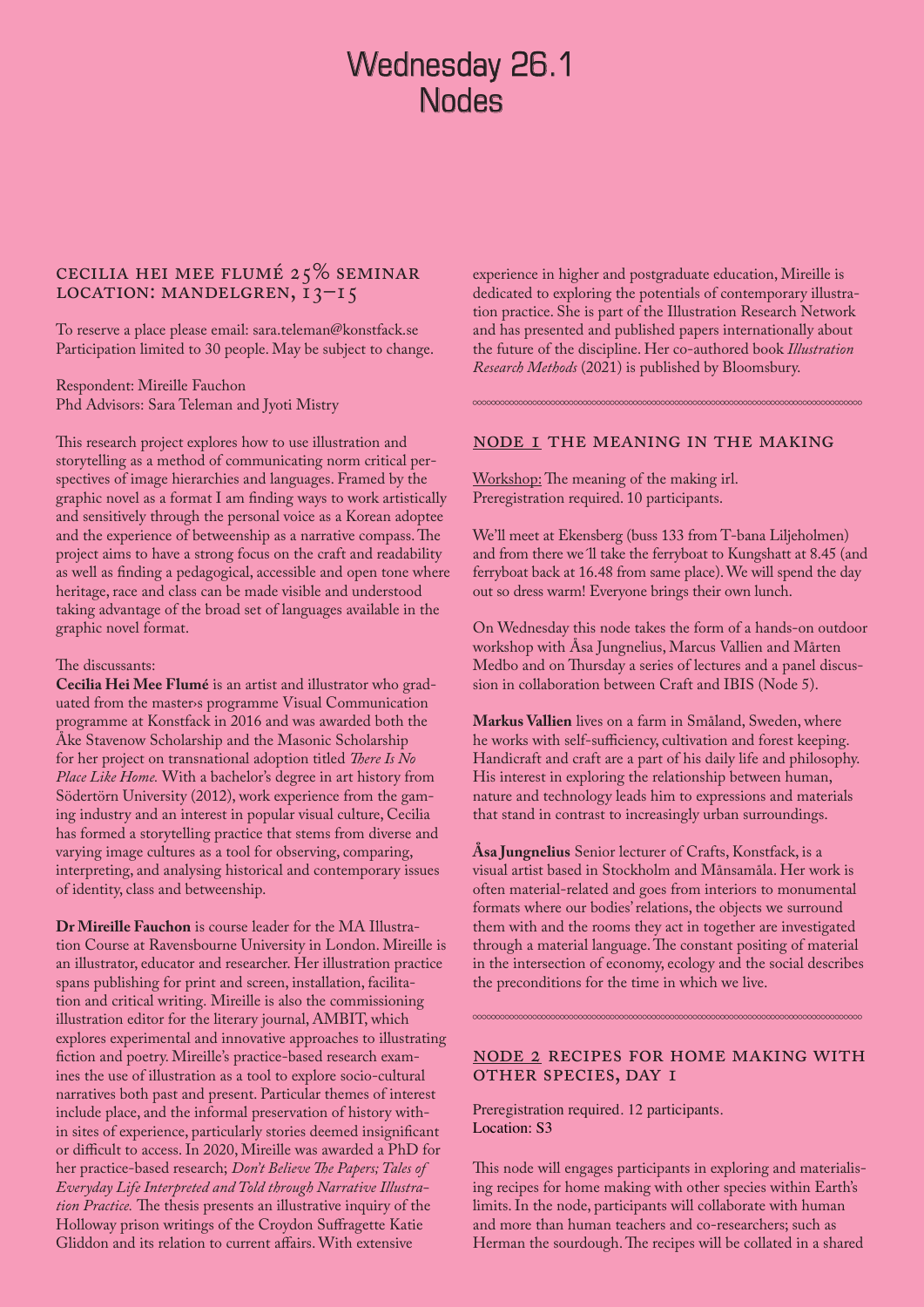artefact, such as a cookbook or a cooking programme – it does not have to be food related.

The node is based on Oikology – Home ecologics, a recipe collection for home making which formed one of the results of the three year long research and development project BOOST metadesign. This project developed proposals for housing at the intersection of students, migrants and older persons in a context of sustainability, in the rural-urban region of Småland. The project drew on critical and creative approaches to transdisciplinary co-creation, including cooking, performance, model making.

The node is also based on the Earth Logic concept, which includes a series of goal and action landscapes for reimagining human endeavour within Earth's limits. The node will introduce design as *languaging, learning and governance* to use in the development of new (or new old) recipes.

In addition, this node draws out some of the lines that the research project *Holding Surplus House* is just starting to explore.

Required preparations: please do the following for a deeper and broader working:

- $\bullet$  browsing through the book, with a particular focus on the recipes on page 16 (homegrown lunch), page 59 (scenario salad), page 89 (contract for careful sharing), page 122 (plus community) [http://lnu.diva-portal.org/smash/record.js](https://url11.mailanyone.net/v1/?m=1mhtSo-0007oO-3G&i=57e1b682&c=lfs6dhYhoX9hxuFJQcN9_nHIWldQxO-ZV40GhgMU7OOKAaKwhcXWfJQ_upIY7eDGpzc9QYxWqsEVxJDANvRaNlDRj4H-JNmwFvYWwhCO8vjmlukAw5I0OQ5rPl12y7n7-wWFFNTkzSbz553Y0D4lEe_ZMJTI01OCaXUmjpVpCQTLXm7Et3foTb_P1MkgB4AsiAI5oH1BppgmEBctMI3GyYAY2I4MRFSaCKXSpCOJbyUbkuEopxPkCimg9LHn7R8fmHFugwqfxHGUiqvCBcElVWGaG7WqBnOXvrkQPVrZi_U)[f?pid=diva2%3A1370030&dswid=-5743](https://url11.mailanyone.net/v1/?m=1mhtSo-0007oO-3G&i=57e1b682&c=lfs6dhYhoX9hxuFJQcN9_nHIWldQxO-ZV40GhgMU7OOKAaKwhcXWfJQ_upIY7eDGpzc9QYxWqsEVxJDANvRaNlDRj4H-JNmwFvYWwhCO8vjmlukAw5I0OQ5rPl12y7n7-wWFFNTkzSbz553Y0D4lEe_ZMJTI01OCaXUmjpVpCQTLXm7Et3foTb_P1MkgB4AsiAI5oH1BppgmEBctMI3GyYAY2I4MRFSaCKXSpCOJbyUbkuEopxPkCimg9LHn7R8fmHFugwqfxHGUiqvCBcElVWGaG7WqBnOXvrkQPVrZi_U)
- $\bullet$  by watching short video clips from the project Reimagining Living with Other Species [https://lnu.box.com/s/itjcolkzj-](https://lnu.box.com/s/itjcolkzj9dcyvq7rhnusm84vko2iv4p)[9dcyvq7rhnusm84vko2iv4p](https://lnu.box.com/s/itjcolkzj9dcyvq7rhnusm84vko2iv4p)

Schedule, day 1:<br> $10.00 - 11.15$  Lecture  $10.00 - 11.15$ 

Mathilda Tham and Åsa Ståhl make an opening – a lecture on Home making with other species as home Oikology – the logics of making a shared home on earth based on the design projects Boost metadesign, Earth Logic and Holding Surplus House – and an introduction to the work that's expected by the students in the node.<br> $11.15 - 11.30$  Short break

 $11.15 - 11.30$ 

11.30 – 12.45 Workshop: *Thinking homemaking through recipes and including lunch.*

Please, bring your preferred lunch pack and the recipe for making it. Important – we will unpack your lunch pack and recipes. It can be something very simple or complicated – and will include the content, the materials and knowledge you needed to make it and the dreams that were included.

In the workshop we will be working with food and cooking as metaphor and explore the potential of foraging as a process for recipes for home making.<br> $12.45 - 13.00$  Short break

 $12.45 - 13.00$ <br> $13.00 - 14.30$ 

Workshop in groups

Students work on materialising and making recipes for home making within Earth's Limits with a threefold focus: *Languaging, learning, governance*.

Please bring some materials to use for materialisations – for example recycled packaging – anything. We will make a shared resource for all to use.

Rapid materialisations, such as fanzine, cookbook, cooking show – performance and / or moving images – Åsa and Mathilda available to support and discuss.<br> $14.30 - 14.45$  Short break

 $14.30 - 14.45$  Short brea<br> $14.45 - 16.00$  Gathering

 $14.45 - 16.00$ 

Sharing work in process across groups and making a shared recipe for making recipes for home-making.

**Martín Ávila** is a designer, researcher and Professor of Design at Konstfack in Stockholm, Sweden. Martin's research is design-driven and addresses forms of interspecies cohabitation. See also [www.martinavila.com](http://www.martinavila.com)

**Katja Pettersson**, a senior lecturer at Konstfack and independent creator. Focus in her work is the hierarchy between human and nature, conveyed by gestalt and material explorations. Her work is most often presented in the format of exhibition or as art in the public realm.

She is one of the founders of the design group Front (2003–09), where she did research projects, some are included in the permanent collections of MOMA (among others). Recent projects include her public commission for the courtyard at Stockholm city museum, A Residency invited by Art inside out in Halland and she is now working on public commission for Kiruna Culture house. She has a chair in Royal Academy of fine arts. <http://www.katjapettersson.com/ABOUT>

**Åsa Ståhl** is a design researcher and a senior lecturer at the Department of Design at Linnaeus University. Her work combines participatory design, speculations and feminist technoscience – often from the perspective of environmental posthumanism. Ståhl is currently heading the research project *Holding Surplus House* where the research team will, together with participants, explore how to care for earth as well as people – and how to generate a surplus that can be shared in a fair way, starting from an expanded notion of household. She is the co-founder of the Un/Making Studio together with Kristina Lindström. See more: [http://www.unmakingstudio.](https://url11b.mailanyone.net/v1/?m=1n81vr-0007qd-5M&i=57e1b682&c=CRo9jviYhGzaRsNOto3ToOshg68gKnrsmFBBlR88kNvuWLhQz2P300C4sfxqseGTkVt0nMTSFWBGJu_YiFG0I8KyS8jjx5W9GGPlB8RFQBA_JfbsprfArxaU8OezkneMjnNKhmaulBlZbH-_k0-DR0j3PWQTuyw6BBD5ubdz6A1__GL-QFDeInopB2QUbu9IXoYJTYt5Vw8YnVJ-ESUH9PihdPorUvqGblKyFSax45A) [se](https://url11b.mailanyone.net/v1/?m=1n81vr-0007qd-5M&i=57e1b682&c=CRo9jviYhGzaRsNOto3ToOshg68gKnrsmFBBlR88kNvuWLhQz2P300C4sfxqseGTkVt0nMTSFWBGJu_YiFG0I8KyS8jjx5W9GGPlB8RFQBA_JfbsprfArxaU8OezkneMjnNKhmaulBlZbH-_k0-DR0j3PWQTuyw6BBD5ubdz6A1__GL-QFDeInopB2QUbu9IXoYJTYt5Vw8YnVJ-ESUH9PihdPorUvqGblKyFSax45A) and [https://lnu.se/en/research/searchresearch/research](https://url11b.mailanyone.net/v1/?m=1n81vr-0007qd-5M&i=57e1b682&c=jPUaHPzGvT1CweXF0dJPhH5qgVrN1quGbF1yGqs0T690B5cZZzXEh9Bzol8-UMCo25j1hdnmjnHqe2y1YkGiqY6kvlEGzFqRSXvEeKtQkxSz5Zh9gsIuC4kLsFbdERgvfyc3RDwD_Xxef4RT9D8oItP2D3IC4NzWzyt1FOmr8vrMUh4mgOa1ycmDQOGJGAg-P7GKZM0-eazU5cEYv5MF-meG9exyhwGs9QoYb6zOrS91af3tt31zoX7U4opVJtyqbQkrpa533BA3ajoAWjt0riu0MCLAohidt_4e9WPtvBQ1vl9JsElJOoflOGUwIJkR)[projects/project-holding-surplus-house/](https://url11b.mailanyone.net/v1/?m=1n81vr-0007qd-5M&i=57e1b682&c=jPUaHPzGvT1CweXF0dJPhH5qgVrN1quGbF1yGqs0T690B5cZZzXEh9Bzol8-UMCo25j1hdnmjnHqe2y1YkGiqY6kvlEGzFqRSXvEeKtQkxSz5Zh9gsIuC4kLsFbdERgvfyc3RDwD_Xxef4RT9D8oItP2D3IC4NzWzyt1FOmr8vrMUh4mgOa1ycmDQOGJGAg-P7GKZM0-eazU5cEYv5MF-meG9exyhwGs9QoYb6zOrS91af3tt31zoX7U4opVJtyqbQkrpa533BA3ajoAWjt0riu0MCLAohidt_4e9WPtvBQ1vl9JsElJOoflOGUwIJkR)

**Mathilda Tham** (Professor in design, Linnaeus University) is a feminist, metadesigner and activist whose work through cocreative processes seeks to seed new legends and practices for how we can make our home together within Earth's limits. She is co-founder of Union of Concerned Researchers in Fashion and Co-author with Kate Fletcher of *Earth Logic action research plan*. See [www.earthlogic.info](https://url11b.mailanyone.net/v1/?m=1n81vr-0007qd-5M&i=57e1b682&c=p7k8L-u5Zocl4IDuxrY8NXktSLEkDNqMJuLsmJ5uASU-YgWzjx4Br5cpe8c-iNGXdI6Gxon2tlsUfZ3i9nGSGwddFV-HfS7xFe0zfSVdgCgZTAJJ1l3vuTVk2oXDLQSI5PmmrjYsGZQXsrksfy4omlZ6um5MdU5fnPZKPlTaUCxDUIw-9fpwzKYi3LHPCBR-cI7w_9RSqLfqX8z7QDcnzkwv7nzCcAYPvbpFuUVmVHPEURwI1_kcX7BboCviHS_RtRWwWKOYVVbAt57Wdq2L0st2FqRj074i0dBmCWfbgtEWHrw0PQMWHAi_584wSeYhWrDVebzFql_GSC6c51EFT7pCbpWw8XAZuYB5DdcY4Y7oF_gYunjdpERLwjMkYy7VfVk7qsRCRr7IuHHS5pmk1B8aREth_UiPqEFAQ7KFGFoNWoRxYt_uSXC51Sc9otqAD7Bu_tXHNEtCv2Viqjthvh_5KoUxsIzE10mr52R_deHf7XNp9TKeeSZTKa6Xsove4f42tdwjDYc85vdFMQt1Tf0kshdUCBIPXkgkTvz0FibaZDeMM5t0Q1cCRoc4CArQUbZTvYavJEpIzz_gMSfVzHhaLzWSgxlidZFq4u0bb3eqspTFDFFDAFqBHO9dnXD3wB5xaDY_I2xEHB0R7Pv3MaLCXIFLnfulArKNnHwtptCaA5eoCE5C3MSocd03wG9HQLn-DySW6PgXDxFnz02x5g) and [https://lnu.se/en/staff/](https://url11b.mailanyone.net/v1/?m=1n81vr-0007qd-5M&i=57e1b682&c=iKMIpiJ2-lxc1b2sHMmjOJIapGmd8DlM4WGEs82jtE6eeNXJPzY-3QFks1WWIWBPZaEnKw9rhFT-9GnC7yNvemqxdgZL5vE4vFd153aozKrcj4TZ4na4wQDdTp2tQ4In16DFsZkvWbDT0QC6uhL-obNjz5vTnHhApPhtkfApGGxB_5XmDhcdCwo_hMKZuKW505kEXNhTCq2uRHV8Zqgdkt-VvqbcKcvNluOmlS31bHysmAApzZZzzqi2Bb3-KsW_5T-7NZl0SAU97oszQptOtE-_WaRmHAR9HSNhn_u4uN4OUOiE_v2Pm-JMH-r_wiRxuAYNjyTnwEnsw_pRXhZe4a9vHiAXP6g7U9bZ_urcc65dF20P1DRdUMGbBHGBTnBslng7MPsJUBYz5XiNoMfmu2bS2GWvsJnuRDpCoQ0PgaPadf8A-Fx7rYs5PxxQl0Gl6DqTeBkB4tf7hAPSk2L8ZPQ_XO3adJt8xWr5KoKmFB_RNndZHMy_FZOMaysQavuCcltVDrYApHd8Bu7dkrd_m3WFFMlvt6PohhqPZlMsjF2PyiJmWAL5Mxu_jPnivrmHRmo53E-j_neB78zOiNtNjWPZSYZAmifnTLz9nTEU-XLG4ysmTk2GWPscdtJKjAkJxCFwEUtxCsmBj98hYF3R2vzVJhFMARKudzOpJRNpEzI3PkJcZduggo2SFl2XJKTmUYhHHe9uSLCw_HaukHGIprcYMiS2ZBI3zNULcOUkSm8) [mathilda.tham/](https://url11b.mailanyone.net/v1/?m=1n81vr-0007qd-5M&i=57e1b682&c=iKMIpiJ2-lxc1b2sHMmjOJIapGmd8DlM4WGEs82jtE6eeNXJPzY-3QFks1WWIWBPZaEnKw9rhFT-9GnC7yNvemqxdgZL5vE4vFd153aozKrcj4TZ4na4wQDdTp2tQ4In16DFsZkvWbDT0QC6uhL-obNjz5vTnHhApPhtkfApGGxB_5XmDhcdCwo_hMKZuKW505kEXNhTCq2uRHV8Zqgdkt-VvqbcKcvNluOmlS31bHysmAApzZZzzqi2Bb3-KsW_5T-7NZl0SAU97oszQptOtE-_WaRmHAR9HSNhn_u4uN4OUOiE_v2Pm-JMH-r_wiRxuAYNjyTnwEnsw_pRXhZe4a9vHiAXP6g7U9bZ_urcc65dF20P1DRdUMGbBHGBTnBslng7MPsJUBYz5XiNoMfmu2bS2GWvsJnuRDpCoQ0PgaPadf8A-Fx7rYs5PxxQl0Gl6DqTeBkB4tf7hAPSk2L8ZPQ_XO3adJt8xWr5KoKmFB_RNndZHMy_FZOMaysQavuCcltVDrYApHd8Bu7dkrd_m3WFFMlvt6PohhqPZlMsjF2PyiJmWAL5Mxu_jPnivrmHRmo53E-j_neB78zOiNtNjWPZSYZAmifnTLz9nTEU-XLG4ysmTk2GWPscdtJKjAkJxCFwEUtxCsmBj98hYF3R2vzVJhFMARKudzOpJRNpEzI3PkJcZduggo2SFl2XJKTmUYhHHe9uSLCw_HaukHGIprcYMiS2ZBI3zNULcOUkSm8)

44444444444444444

NODE 3 LIGHT MATTERS, DAY I

Preregistration required. 12 participants in 4 groups. 8 students from Spatial Design M1

Node organizers: Kristina Fridh, Johanna Enger and Namkhang Anomasiri, Interior architecture and furniture design.

The visual experience of space and light is coherent. The room needs light for us to perceive its dimensions and proportions. Almost all the light we see is reflected, and it is reflected from the surfaces that allow us to perceive and experience spaciousness and objects. The surfaces in turn have different characteristics such as colour, shape, texture or different degrees of transparency. When the characteristics of the surfaces change, it affects the experience of both the light and the space, and correspondingly if the colour and direction of the light change, it creates different impressions of the space and its surfaces. The potential of materials to change in interaction with the changing qualities of light can give completely different ex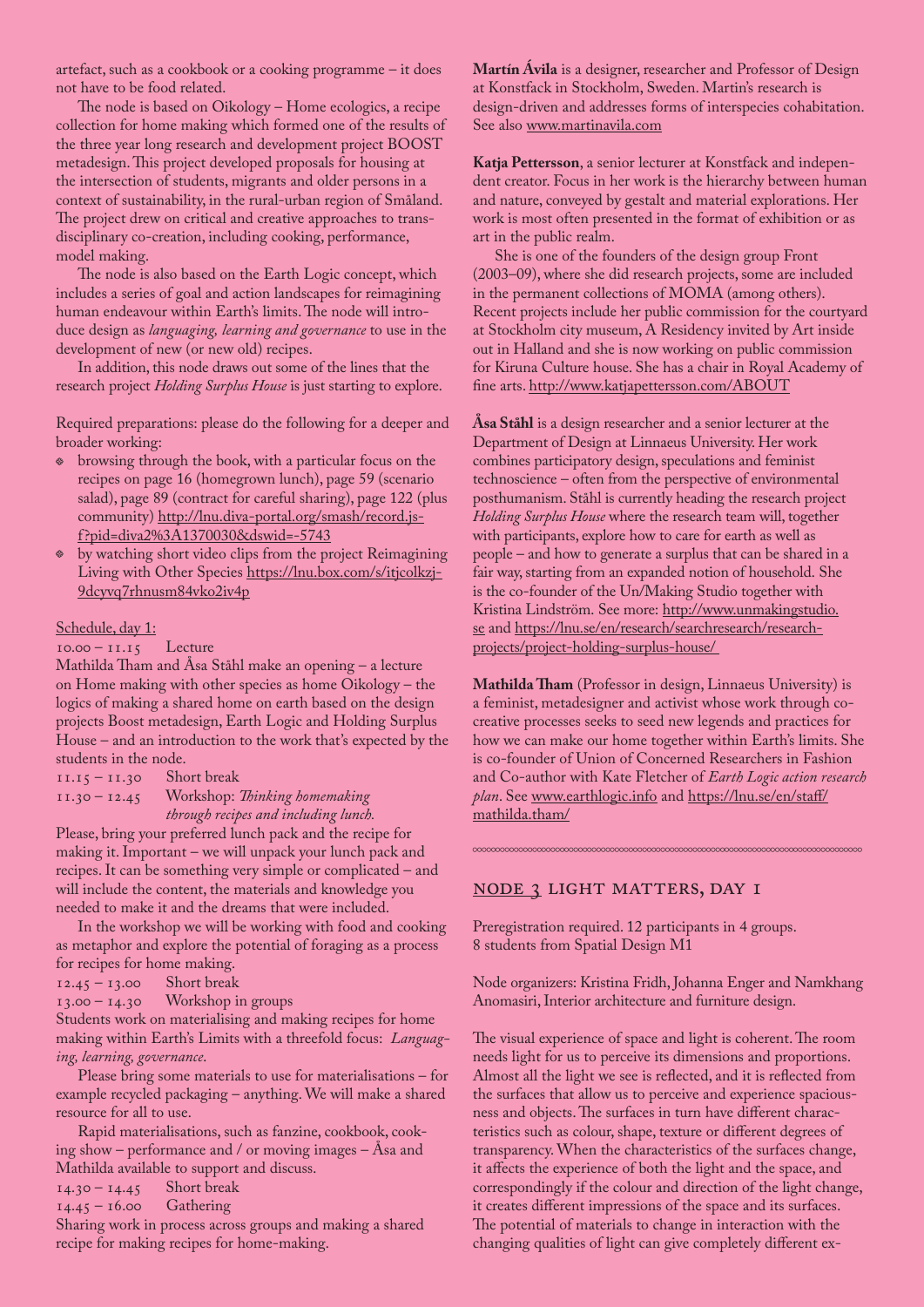periences of a material's characteristics than expected. In the workshop, you will be able to explore the interaction between different materials and light sources with varying properties in a given spatial context. A light box becomes the universe, where you can stage experiences of the materials' characteristics and experiment with the light's variations, reflections and shadows. And you get the opportunity to challenge both yourself and the observer by creating unexpected experiences based on the interaction between light, space and material.

#### Schedule, day 1:

9.00 – 9.40 *Introduction and instructions for the assignment/workshop* Kristina Fridh and Namkhang Anomasiri Location: Zickerman (not open to public)

10.00 – 11.30 Lecture 1: *The Symbiosis of Light* Jenny Loqvist and Sofie Bamberg, Paloma Design Studio Location: Zickerman (open to public)

13.00 – 14.15 Lecture 2: *The Play of Light and Matter* Professor Barbara Szybińska Matusiak, Faculty of Architecture and Design, The Norwegian University of Science and Technology, NTNU. Location: Zoom (open to public)

14.30 – 16.30 Workshop, day 1 Location: The Perception Studio and room A6

#### More about the invited participants:

**Paloma Design Studio** is a lighting consultancy firm based in Stockholm, Sweden. The company›s vision was formed in a sunny backyard in Copenhagen around three years ago, but their journey together began long before. They are three lighting designers who started the studio to have an outlet for unrestrained creativity, their visions and all the knowledge they had gathered from years working in the field. Their mission is to create places that excite you and unique experiences that linger, through the interplay of light, material and space. Regardless of the environment, they want to find what is unique about each project, and create added value for both the client and the project group. For them light is not about luminaires – it is about the experience of light and the feelings it evokes. See also: www.palomadesignstudio.se and Instagram @palomadesignstudio

Professor **Barbara Szybińska Matusiak** at the Faculty of Architecture and Design, The Norwegian University of Science and Technology, NTNU, is the leader of the Light & Colour Centre, also at NTNU in Trondheim. She has been involved in many Norwegian and international scientific projects dealing with daylighting and artificial lighting in architecture, for example, the project manager of "The Visual environment in department buildings", project leader for Day Lighting (ENERGIX-program) and HOME, holistic monitoring of indoor environment (IDELAB-program), both sponsored by the Norwegian Research Council. Her teaching activities (master courses) are devoted to daylight/artificial light and colour in architecture and to architectural design, where light and colour are the most important factors, and she has also been supervisor for several PhD-candidates.

### NODE 5 HOW DO WE UNDERSTAND spatial design? A view on traditional craft activities through the eye of neurobiological research

Preregistration required. Workshop: 20 participants. Webinar: open.

13.00 – 15.00 Workshop Make & talk; wood carving. Location: Slöjd room

15.00 – 17.00 Learning from a brain tumour: how a skilled artist's experience of a brain tumour reveals hitherto unimagined brain function. Marte S. Gulliksen & Peggy Mason. Location: Online

How do we use our sense of space when imagining and making three-dimensional forms as artists? When a tumour disrupts the abilities of a skilled artist, novel insights become available that would be unknsown in a person without specialized skills. Here we describe a unique case where a woodcarver (Gulliksen) lost and regained her sense of space and mental rotation abilities due to a brain tumour.

We begin with presenting an autoethnographic narrative (Gulliksen, 2021) and discuss briefly core methodological considerations for how Gulliksen went about studying her own artistic process. Mason, a neurobiologist, then brings in her perspective to reflect upon how this case informs us on the mechanisms the brain uses to process spatial information, insights that would be otherwise inaccessible. We hope to end with a discussion of how these insights could be relevant for your artistic practices.

**Marte S. Gulliksen** is a professor in culture education and aesthetic practice and an artist working in wood at the University of South-Eastern Norway, Norway

**Peggy Mason** is a professor of neurobiology at the University of Chicago, Il, USA

Gulliksen and Mason have collaborated in generating the empirical data and are currently writing an article together based on this material.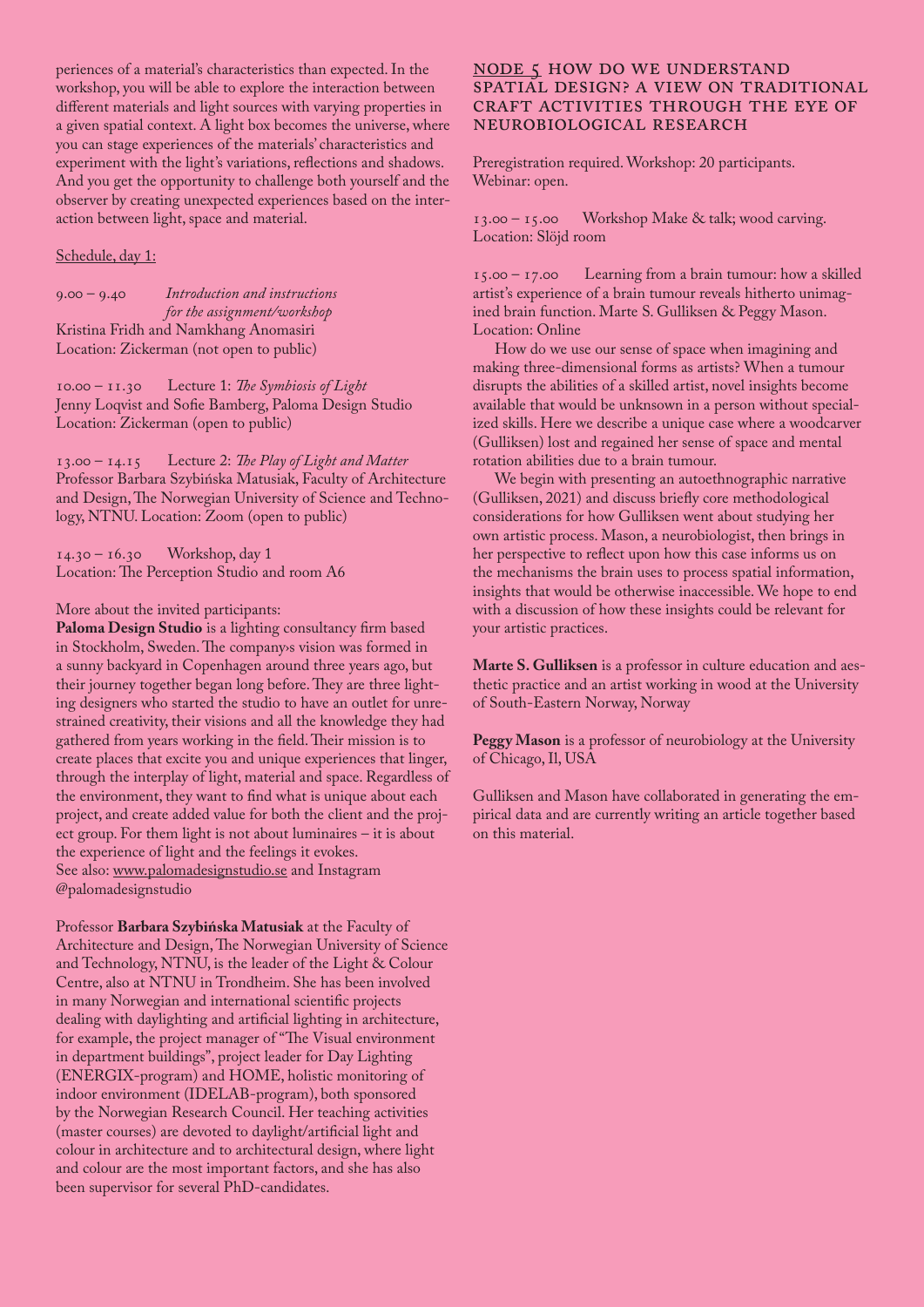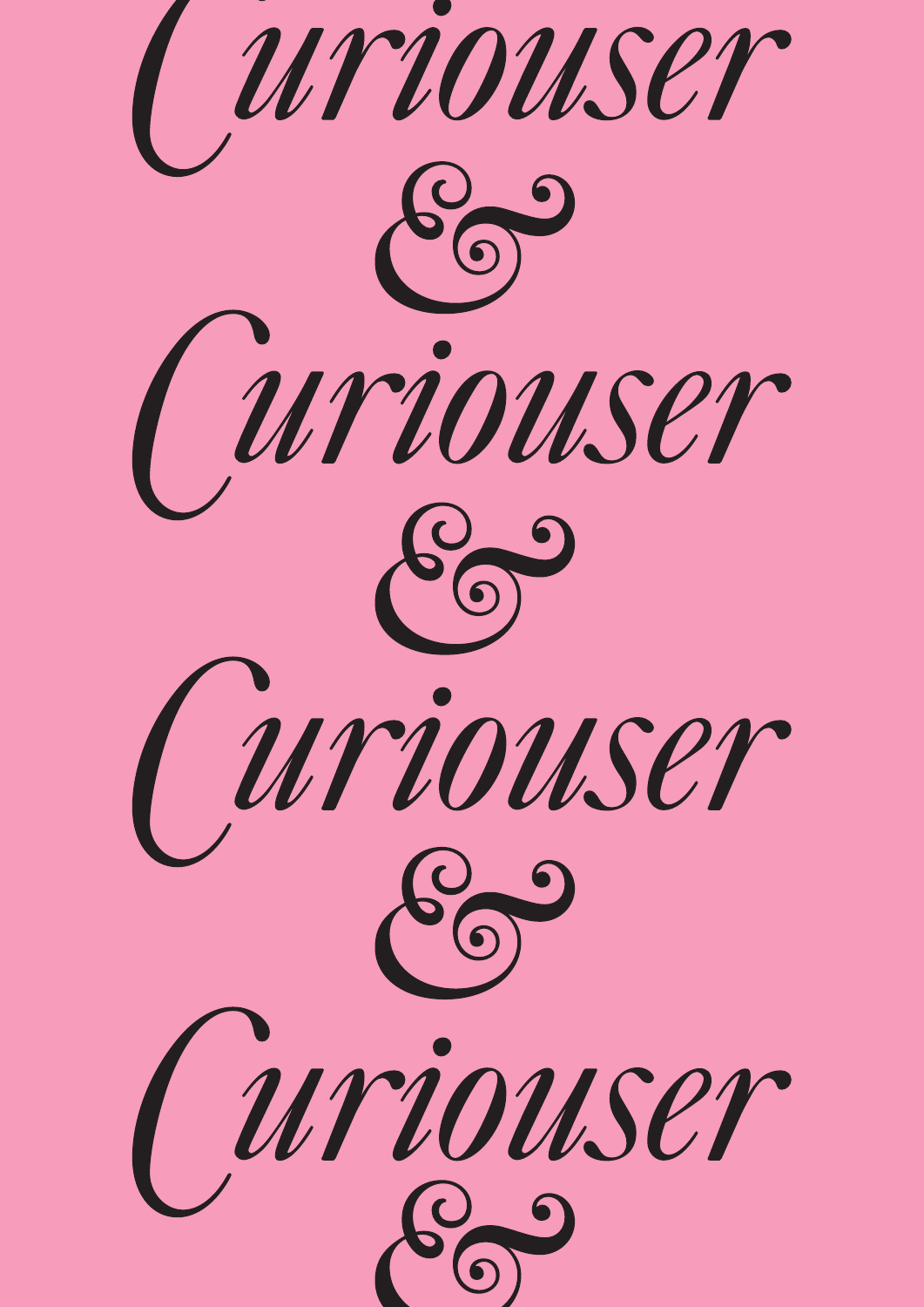# Thursday 27.1 **Nodes**

#### Node 5 Making and the sense it makes. About embodied knowledge.

Node 1 (CRAFT) & Node v5 (IBIS) Location: Svarta havet. 09.00–12.00 Preregistration required. Workshop: 20 participants.

09.00 Introduction Siri Homlong, Senior lecturer at IBIS, Konstfack

09.15 – 11.00 *Making and the Sense it makes* Mikkel Bjørset Tin

Making is ubiquitous, and it is as ancient as culture. In fact, making is the practical dimension of culture. It transforms matter, and it articulates meaning. Making has a cognitive dimension; it makes sense. But this sense is not ordinary discursive knowledge – making yields another kind of knowledge, often referred to as 'tacit' because it seems to go without saying. Now, if it is tacit how can we speak about it, and discuss its role in education and document it in research?

44444444444444444

11.00 - 12.00 Workshop: Make & talk; *Making and the Sense it makes*

# NODE I (CRAFT) THE MEANING in The Making

Location: Svarta havet. 13.00–16.00 Preregistration required. Lectures: 50 participants.

Art is to create artistic meaning from various materialities. As in dance, it can be about what a body in motion can express or, as in ceramics, about what meaning can be created from clay. Giving form, requires something we can call a craft skill, so in all artistic creation it can therefore be said there is a craft aspect.

In crafts, that aspect is particularly emphasized. The field of crafts initially emerged out of an interest of the meaning dimensions connected to the craft practices. It was then about the loss of meaning that the new mode of production, represented by industrialism, was considered to lead to - how the workers in the mechanized production became alienated in relation to their own work. The quality of production within the new system was also considered to be inferior to the previous craft-based model.

As a craft person it is possible to recognize the two aspects of meaning described above. The meaning that exists in the practice itself could be called an inward meaning. It is aimed primarily at the maker. It goes without saying that the communicative meaning that arises around the result of the making, the artifacts, can be described as a kind of meaning that is outward directed.

It is, among other things, these dimensions of meaning and their interrelationships that will be focus within the node.

12.00 *Introduction*, **Mårten Medbo**, Senior lecturer of Crafts, Konstfack is ceramicist with a special interest in the craft practice both theoretically and practically.

12.15 – 13.00 **Jonna Bornemark**, Associate Professor of Philosophy and Lecturer at the Center for Studies in Practical Knowledge at Södertörn University

14.00 – 14.45 **Anna Ihle**, artist, owns a MFA from Konstfack in Stockholm, Sweden and at the National Institute of Design in Ahmedabad, India.

15.00 – 16.00 Panel discussion with Ulrika Mårtensson, Mikkel Bjørset Tin, Anna Ihle and Jonna Bornemark

**Mikkel B. Tin**. PhD in phenomenology from Université de Paris XII. Previously Professor of Philosophy of Culture at the University of Southeastern Norway. Responsible for PhD courses in 'Cultural theory' and 'Body-Based Practices'. Chief curator at Drammens Museum and lecturer at Oslo Academy of the Arts. In his books and articles, he studies body-based practices in the light of hermeneutics and phenomenological aesthetics, and more specifically folk art, outsider art, street art, art in public space, but also art in education.

**Ulrika Mårtensson**, Adjunct Professor in textile, Konstfack.

**Jonna Bornemark**, Associate Professor of Philosophy and Lecturer at the Center for Studies in Practical Knowledge at Södertörn University. Jonna is active in several research-projects within the theory of practical knowledge, phenomenology, HAS and philosophy of religion. Within these projects she discusses the limits of calculation, skills of judgement, subjectivity and the concept of Bildung. But also the relation between humans and animals, pregnancy and embodiment

**Anna Ihle**, artist with a MFA from Konstfack – Art in the Public Realm She has in recent years made works of art that explore the meaning of labour in our times. She sculpts in stone, carves wood, pans for gold and invites others to discuss their work processes. She often asks questions such as: When is your workday over? What do you consider work? Hey, what do you think about while working? When are the hours right after work recreation and not just rehabilitation?

**Markus Vallien** lives on a farm in Småland, Sweden, where he works with self-sufficiency, cultivation and forest keeping. Handicraft and craft are a part of his daily life and philosophy. His interest in exploring the relationship between human, nature and technology leads him to expressions and materials that stand in contrast to increasingly urban surroundings.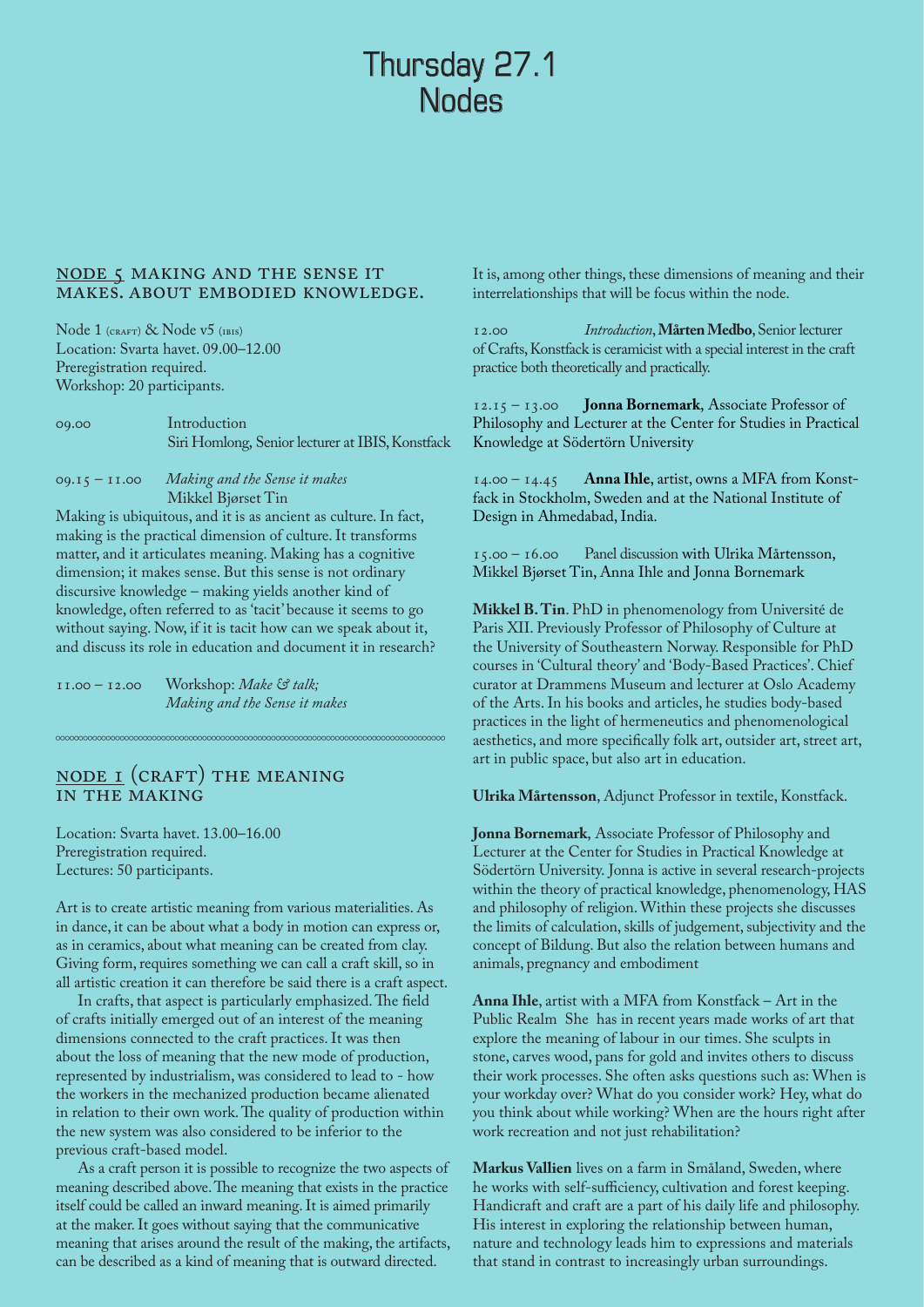**Åsa Jungnelius** Senior lecturer of Crafts, Konstfack, is a visual artist based in Stockholm and Månsamåla. Her work is often material-related and goes from interiors to monumental formats where our bodies' relations, the objects we surround them with and the rooms they act in together are investigated through a material language. The constant positing of material in the intersection of economy, ecology and the social describes the preconditions for the time in which we live.

### Node 2 Recipes for Home making with other species, day 2.

44444444444444444

Preregistration required. 12 participants.

Location: S3<br>09:30-12:00 Individual presentations/discussions of ideas to develop own artefact/process proposals based on your own enquiry and the learnings from day one. Martín Ávila and Katja Pettersson with students.

13:00-14:30 Individual work – Martin and Katja available to support and discuss**.**

14:30-16:00 Wrap-up and ending. Short presentations of own artefact/process proposals with Mathilda Tham, Åsa Ståhl (online), Martín Ávila and Katja Pettersson (at Konstfack).

44444444444444444

#### NODE 3 LIGHT MATTERS, DAY 2

Location: The Perception Studio and room A6 9.00 – 14.30 Light Matters workshop (lunchbreak 12-13) Presentations and discussion.

#### Node 4 A Thinking Done With the Lungs

44444444444444444

Location: Studion / Mandelgren Preregistration required. Morning workshop: 9 participants, Studion Afternoon: Mandelgren

*A poetics of breath belabors the obvious: without breath we lose vitality, without breath we die*  – Nathaniel Mackey

This node aims to collectively explore the poetics and politics of *breath*. In the words of Mackey, *when breath becomes an object of attention (…), anxiety is also in the air*. In the wake of recent global, political and pandemic crises – *breath* has returned to the centre as a site of both political debate and creative potential, reclaiming its often-unnoticed vital status.

Through this node we strive to situate breath as a germinal seed of poetic practice, as an organic condition of any embodied performative action, a site of radicality, and in particular of voice, breath as air in friction, inhaled, exhaled. Over the course of the day, we will have the opportunity to explore this hybrid expression of breath, both poetic and political, guided by a number of performers and researchers that will share their related practices with us.

Given the sheer breadth and complexity of this topic,

we see this day as an open platform to share and explore together. Rather than present fixed results, we hope to initiate connections that can help broaden the conception of breath as lived experience, as poetic material and as political site.

morning,

09:30–12:00: *TonTanz* workshop with Jule Flierl

What's useful about the voice for a body? What's the difference between the body and the voice?

Alternating exercise, exchange and lecture, this workshop will explore the gap between image and sound of bodies. Jule Flierl introduces the genre TonTanz, which was conceptualized by Valeska Gert in the 1920's; talks about her research on the history of the dancers' voice in stage dance and raises questions around the authenticity of vocality.

AFTERNOON,

13.30 – 14.30 *One pitch: birds for distortion and mouth synthesizers* (2016), performance by Sofia Jernberg. *Your breath, my breath; our breath* sound-text work by participants of the freestanding course *Sound in Interaction*. Encounters around breath, with Michele Masucci, Elena Wolay, Ricardo Atienza and Cara Tolmie.

During this session, we will offer an open space for reflection, listening and discussion around the themes addressed by A Thinking Done With the Lungs. As a format for this, each of the invited participants will share a material relating to the topic of breath – a short video, a quote, an object, a piece of music etc – that will be used as the basis for an open group discussion.

Please feel free to bring a material of your own relating to breath to this session - we hope to have time to extend the sharing of materials to the rest of the attendees later in the event.

Organisers: Cara Tolmie, Ricardo Atienza, Cecilia Järdemar, Fine Arts Department.

Participants: Sofia Jernberg, Jule Flierl, Elena Wolay, Michele Masucci, Participants of the freestanding course Sound in Interaction, Cara Tolmie, Ricardo Atienza

**Jule Flierl** is a dance and voice artist from Berlin/Germany. She develops practices that conceive of the voice as a dancer, translating dance into the auditory realm. Her practice lives between experimental choreography and somatic singing methods, in which she develops scores to unsettle the relationship between seeing and hearing. She revives and continues the legacy of Valeska Gert, avant-garde dancer from 1920's Berlin, who first conceptualized the term SoundDance: to dance with one's voice. Currently she collaborates with fine artist Anna Zett, choreographer Antonia Baehr and SoundDance artist Irena Z. Tomazin.

**Sofia Jernberg** is a Swedish experimental singer, composer & improviser, born in Ethiopia 1983. She grew up in Ethiopia, Vietnam and Sweden. She often works with notions of origin, abstraction, internationality, friction, communion, sadness and collaboration. One of her deepest interests as a singer is to explore the "instrumental" possibilities of the voice. Her singing vocabulary includes sounds and techniques that often contradict a conventional singing style. She has dug deep into non verbal vocalizing, split tone singing, pitchless and distorted singing.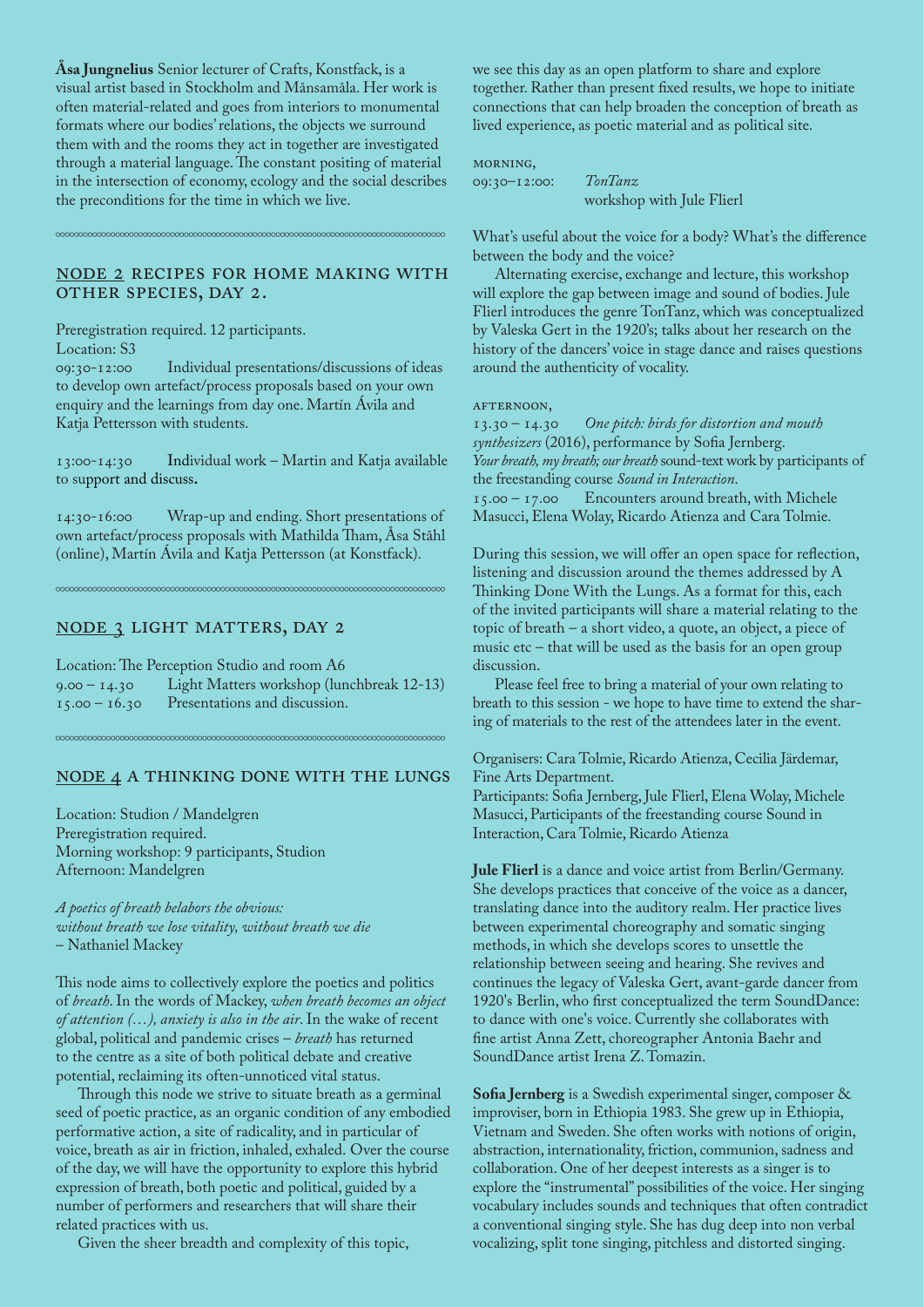**Michele Masucci** is an artist, curator, educator, writer and researcher. Working in and through different forms of collaborations, his work combines the autonomous Marxist tradition with feminist and queer theory elaborating on care as a form of ethico-aesthetic practice. Michele is currently Guest Lecturer in Art Theory at Konstfack University of Arts, Crafts and Design, PhD fellow in Theory at the Academy of Fine Arts Vienna, and Scientific Coordinator at Karolinska Institutet Stockholm. He recently co-edited *Red Love: A Reader on Alexandra Kollontai* and is currently participating in the 2020/21 edition of the Luleåbiennial. Michele has curated the exhibition, *A Careful Strike\** at Mint konsthall, opening fall of 2021.

**Elena Wolay** is a music journalist, lecturer, booking agent for Trees, grass and stones and Lydia Lunch, curator of concerts and exhibitions; Elena Wolay keeps busy in the music sphere. Via the platform Jazz Är Farligt, which she has run since 2011, she has been described as one of the most driving forces on Sweden's alternative music scene. Wolay has been a member of the Nordic Council Music Prize Evaluation Committee, Swedish Arts Council's phonogram support working group, an expert in preparing grants for music organizers for the Swedish Arts Council, and an expert for the Stockholm City Cultural Administration and evaluation committee for Musikverket. Recent curatorial projects include *Sun Ra* at Mellanrummet, Malmö Konsthall (2021), Åke Hodell *Motstånd*, Tensta konsthall (2020) and Åke Hodell *Motstånd*, Malmö Konsthall (2022).

**Cara Tolmie** works from within the intersections of performance-making, experimental music and the moving image. Her works have been performed and exhibited widely at art galleries, music festivals, biennials, conferences and in the public space.

The practice at large centres itself upon the voice, the body and the complex ties between the two. All at once subjective as well as socially determined, she explores voice and body as two codependent entities able to confirm as well as contradict one another. Within this there is keen attention paid to the role of listening both as a practice witnessed by the onlooker and a relationship between the performer and audience member. Cara is currently a doctoral candidate in *Critical Sonic Practice* at Konstfack, University of Arts, Crafts and Design in Stockholm conducting artistic research project *Listening to the Displaced Vocal Body*.

**Ricardo Atienza** is a sound artist, researcher, PhD Architect. Senior lecturer in Sound Art at Konstfack University of Arts, Crafts and Design, Stockholm. Ricardo focuses his work on the situated experience of place, on the multiple embodied, social, sensorial and sensible interactions established with and within our daily environments. Sound, as a qualified experience of place, becomes here a main explorative tool and material for approaching the complexity of our everyday spaces and situations. The resulting research processes adopt interdisciplinary methods and transversal public forms such as sonic-spatial installations, in-situ interventions in the public space, electroacoustic and radiophonic compositions or sound design pieces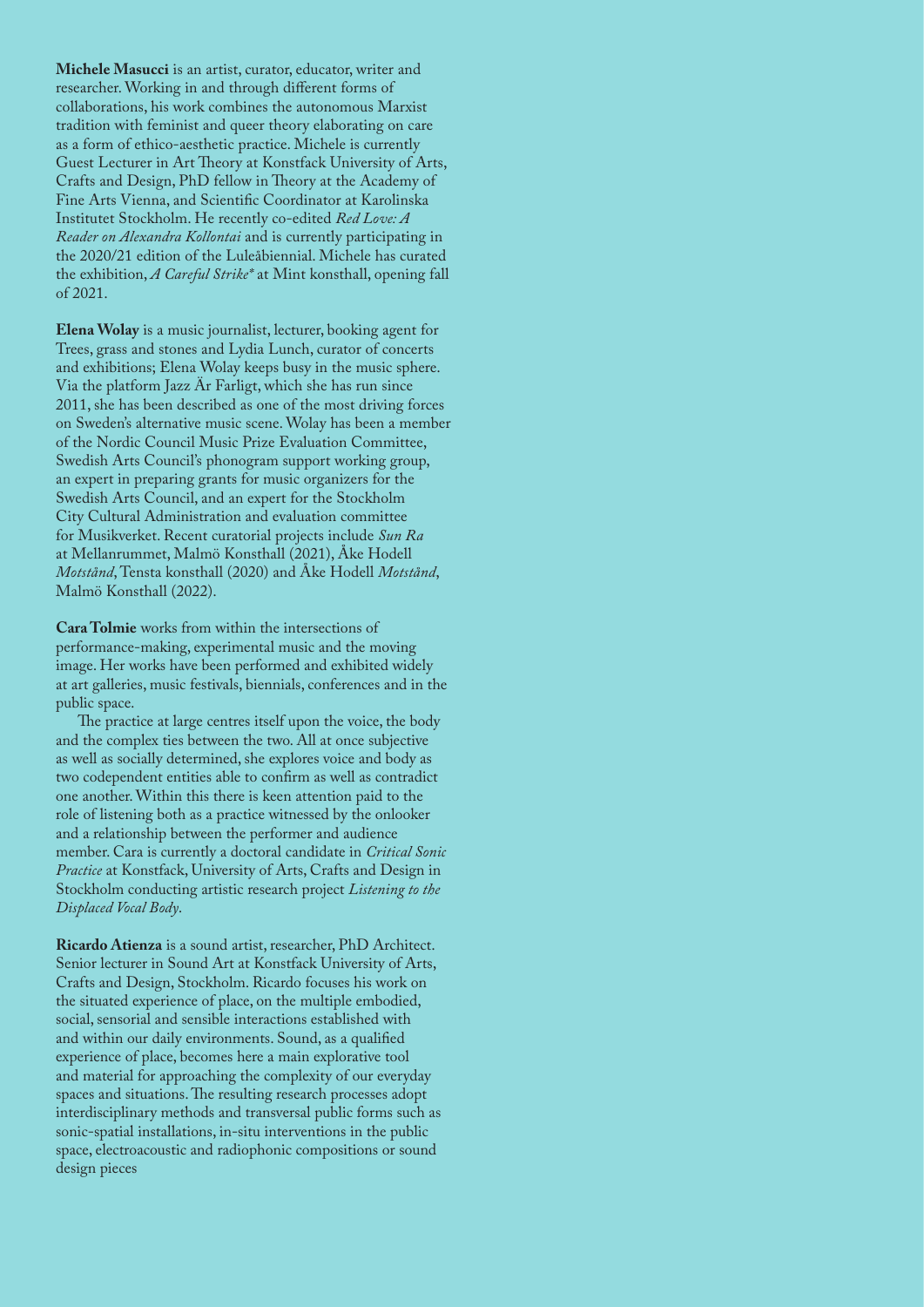# Addendum: Node 6 Just futures of AI

Wednesday 26/1  $09 - 12.00$ Location: S4

Thursday 27/1  $09 - 16.00$ Location: E1

Preregistration required. 8 participants Lectures online and open for all.

Please note: includes Zoom lecture that are open to the public as well as a workshop. The workshop requires pre-registration

This node aims to explore ways in which artificial intelligence is operating in and through artistic practices and how algorithmic biases may create unfair or discriminatory outcomes at an unprecedented scale. By weaving together research talks and hands-on exercises, this node sets in for a common search for sustainable ways of approaching artificial intelligence through artistic practice. The node is created and led by FUTURESS in collaboration with the Visual Communication faculty.

Lectures by: Nakeema Stefflbauer, Lucas LaRochelle and Iyo Bisseck. Moderated by: Nina Paim and Maya Ober

#### About the speakers:

**Nakeema Stefflbauer** is a Brooklyn native and a long-term Berlin resident with a background in research, technology transformation and social entrepreneurship. Her research practice focuses on strategies for impact of AI or algorithmic decision-making technology, and the urgency of broadening access to technology. Nakeema holds a PhD degree from Harvard University.

**Lucas LaRochelle** is a designer and researcher whose work is concerned with queer and trans digital cultures, community-based archiving, and co-creative media. They are the founder of *Queering The Map*, a community generated counter-mapping platform that digitally archives queer experience in relation to physical space. Lucas holds a BFA in Design and Computation Arts from Concordia University, Montreal.

**Iyo Bisseck** is a France-based interaction designer, researcher and artist. Through her work, she is researching biases and how they expose a link between technologies and systems of domination. Iyo holds a Master of Research in Visual Engineering from The École Nationale Supérieure d'Arts et Métiers, Paris, and works at the crossroads of art, social sciences, cognitive sciences and computer science.

**Nina Paim** is a Brazilian curator and design researcher, and co-founder of the feminist platform *Futuress*. After a detour into economics and philosophy, Nina studied graphic design at Esdi, Rio de Janeiro, and at the Gerrit Rietveld Academie, Amsterdam. Her curatorial work revolves around notions of supporting, directing and collaborating.

**Maya Ober** is an activist, educator, designer, and researcher based in Basel. She studied industrial design at Holon Institute of Technology and holds an MA in Design Research from Berne University of the Arts. Maya is the founder of *depatriarchise design* and a co-director at *Futuress*.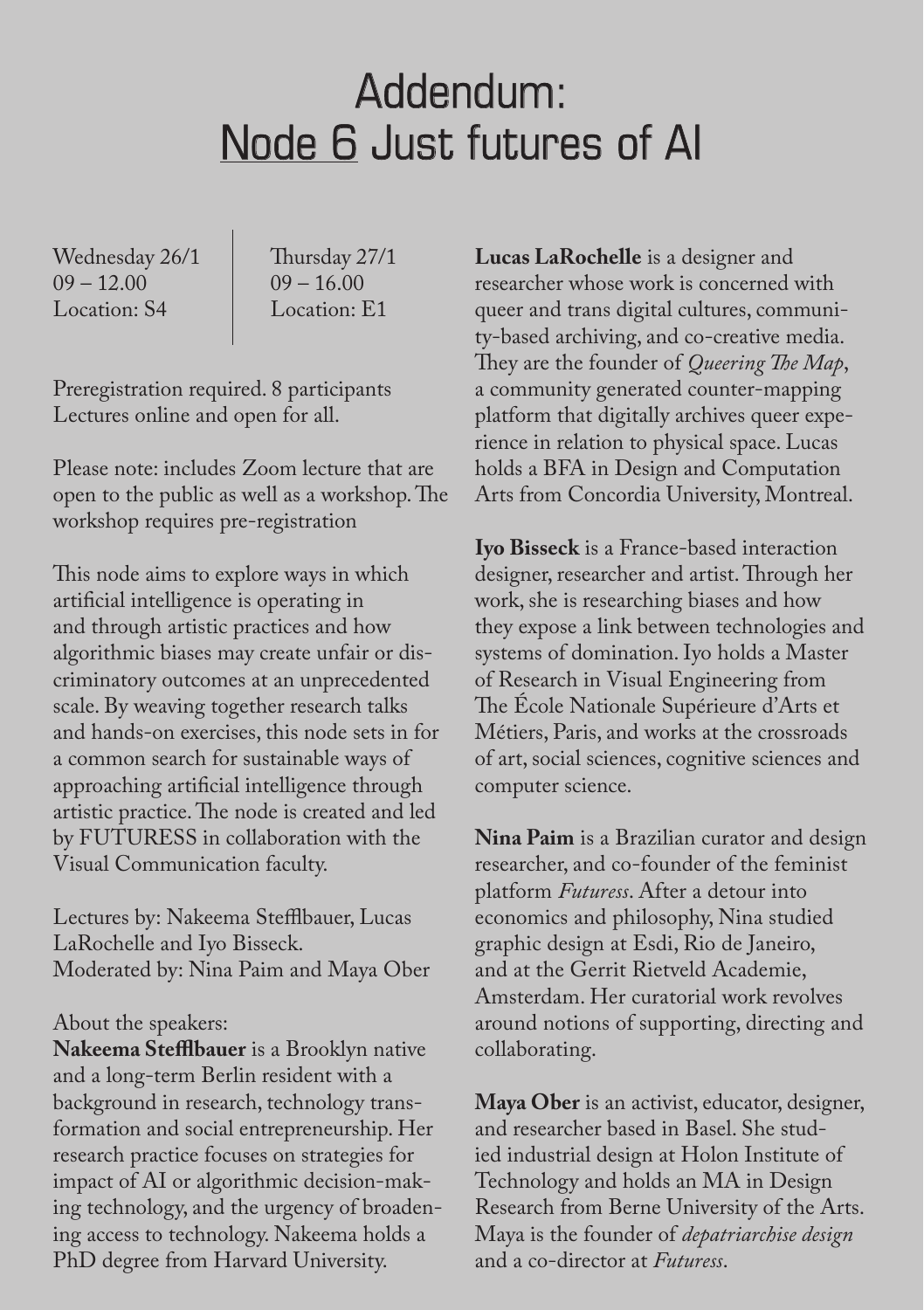# Friday 28.1 Closing Events and PhD node

## RESEARCH ETHICAL dilemmas in PhD studies

Location: E1 9.00-12.00 Apart from invited guests, this node is open for doctoral students at Konstfack only.

The theme of the doctoral node for this year's Research Week is ethical dilemmas in research with a special focus on PhDstudies. It is a space for the participants to share questions, experiences, and concerns and to support each other.

44444444444444444

# OCTOPUS PROGRAM

Location: Svarta havet 13.00–14.00 Maximum 45 participants

Presentation by Alina Isabella Rentsch and Sofia Priftis. Moderated by Maria Lantz.

The Octopus Programme is a guided research-based educational programme that encourages artistic research and productionbased collaborations across academies and art institutions; students and professionals; diverse presentation modes; and processes of research and documentation in different geographies.

While the Octopus Programme functions as a support mechanism for emerging artists, the main objective of the programme is to accumulate experience-based collective and creative output by taking geopolitical, social, ecological, and educational urgencies and diversities into consideration. Correspondingly, the programme intends to develop and point out new critical perspectives and standing points to process artistic research and practices. In this respect, by merging the viewpoints of academic entities and contemporary art institutions along with what they can provide such as mixed facilities and activities, the Octopus Programme would like to develop a progressive methodology by creating its autonomous network

The programme was initiated in 2019/2020 by [University](https://www.dieangewandte.at/)  [of Applied Arts Vienna](https://www.dieangewandte.at/) and [Kamel Lazaar Foundation](http://www.kamellazaarfoundation.org/) with a pilot phase which linked Vienna and Tunis. The main phase is taking place in 2020/2021 and the partners of the main phase of the programme are [University of Applied](https://www.dieangewandte.at/)  [Arts Vienna](https://www.dieangewandte.at/); [Kamel Lazaar Foundation,](http://www.kamellazaarfoundation.org/) Tunis; [Konstfack –](https://www.konstfack.se/en)  [University College of Arts, Crafts, Stockholm;](https://www.konstfack.se/en) [Index – The](http://indexfoundation.se/)  [Swedish Contemporary Art Foundation](http://indexfoundation.se/); [The University](https://www.up.ac.za/)  [of Pretoria,](https://www.up.ac.za/) Pretoria; [The Centre for The Less Good](https://lessgoodidea.com/)  [Idea](https://lessgoodidea.com/), Johannesburg; [Khalil Sakakini Cultural Center](https://sakakini.org/?lang=en) in Ramallah; [Birzeit University,](https://www.birzeit.edu/en/) Birzeit; [the Palestinian](http://www.palmuseum.org/language/english)  [Museum,](http://www.palmuseum.org/language/english) Birzeit; [SAHA Association,](http://www.saha.org.tr/en) Istanbul; [Publics](https://www.publics.fi/); and [Saastamoinen Foundation](https://saastamoinenfoundation.fi/en), Helsinki.

Views on Research, Monday 24.1, in collaboration with Iaspis, the Swedish Arts Grants Committee's International Programme for Visual and Applied Artists.

44444444444444444



**IASPIS** Konstnärsnämnden The Swedish Arts Grants Committee

44444444444444444

# **COLOPHON**

Konstfack Research Week 2022 visual identity and graphic design by William Jokijärvi Andersson & Oskar Laurin. This programme was printed by the designers in the Konstfack publishing lab. Bound by Sissela Jensen. Edited by Jonatan Habib Engqvist and published by Konstfack Collection. Copyright © 2022 all respective authors. ISBN: 978-91-85549-51-1